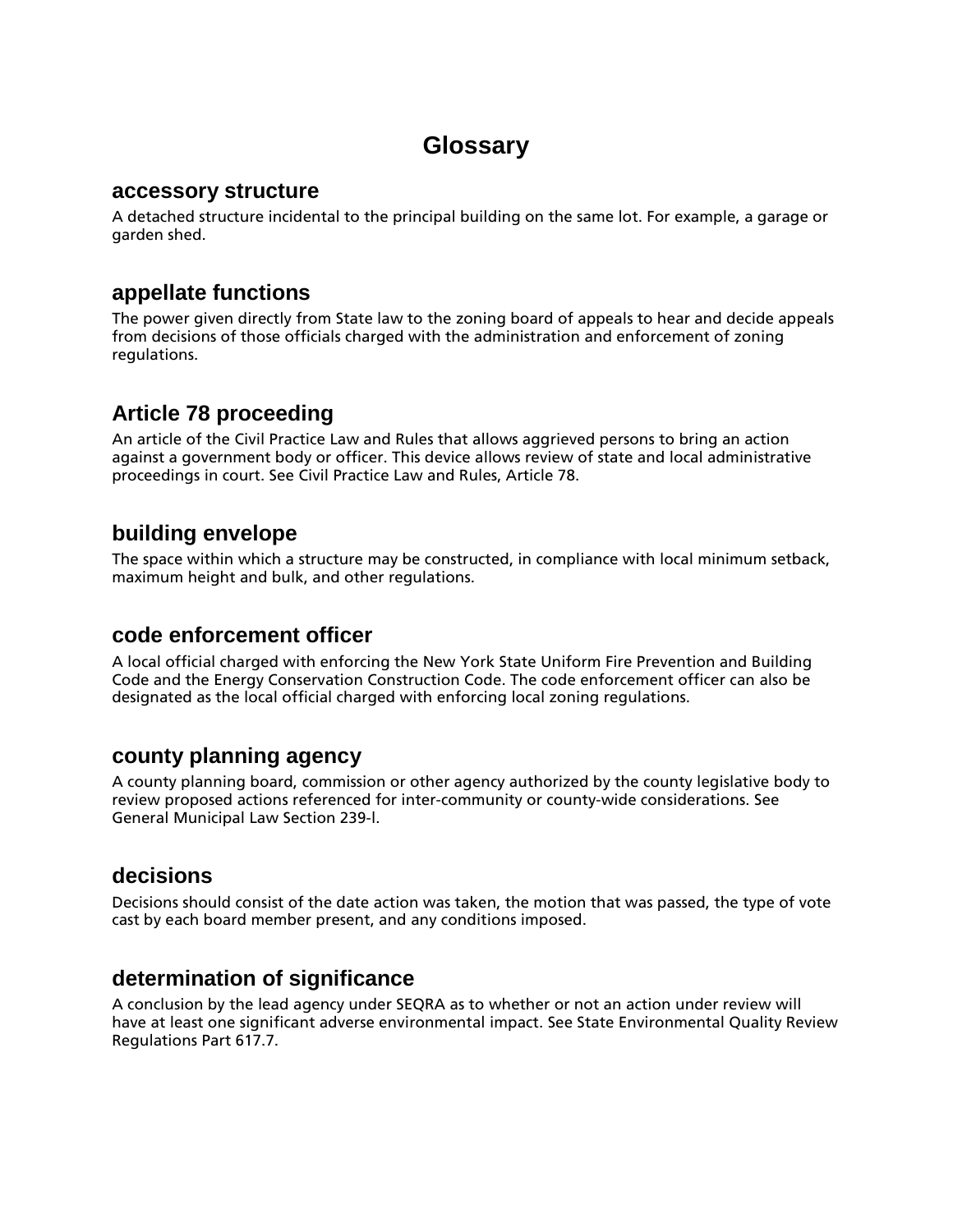### **direct appeal**

A request to the zoning board of appeals without an action on the part of a zoning enforcement officer first. A direct appeal may be made for an area variance in conjunction with an application for a site plan, subdivision, or special use permit. See Town Law Sections 274-a(3), 274-b(3), and 277(6); Village Law Sections 7-725-a(3), 7-725-b(3), and 7-730(6); and General City Law Sections 33(6), 27-a(3), and 27-b(3).

### **environmental assessment form (EAF)**

An environmental assessment form or EAF is a form used by an agency to assist it in determining the environmental significance or nonsignificance of actions. A properly completed EAF must contain enough information to describe the proposed action, its location, its purpose and its potential impacts on the environment. An agency may use either a full EAF or a short EAF. A short EAF may only be used for unlisted actions.

## **environmental impact statement (EIS)**

An EIS is a written "draft" or "final" document prepared in accordance with the State Environmental Quality Review Act. It provides a means for agencies, project sponsors, and the public to systematically consider significant adverse environmental impacts, alternatives, and mitigation strategies associated with the project at hand. An EIS facilitates the weighing of social, economic, and environmental factors in the planning and decision-making process.

A draft EIS (DEIS) is the initial statement prepared by either the project sponsor or the lead agency and circulated for review and comment before a final EIS (FEIS) is prepared. See State Environmental Quality Review Regulations Part 617.

## **executive session**

That portion of a meeting not open to the general public.

Upon a majority vote of its total membership, taken in an open meeting pursuant to a motion identifying the general area or areas of the subject or subjects to be considered, a public body may conduct an executive session for the below enumerated purposes only, provided, however, that no action by formal vote shall be taken to appropriate public moneys:

- a. matters which will imperil the public safety if disclosed;
- b. any matter which may disclose the identity of a law enforcement agent or informer;
- c. information relating to current or future investigation or prosecution of a criminal offense which would imperil effective law enforcement if disclosed;
- d. discussions regarding proposed, pending or current litigation;
- e. collective negotiations pursuant to article fourteen of the civil service law;
- f. the medical, financial, credit or employment history of a particular person or corporation, or matters leading to the appointment, employment, promotion, demotion, discipline, suspension, dismissal or removal of a particular person or corporation;
- g. the preparation, grading or administration of examinations; and
- h. the proposed acquisition, sale or lease of real property or the proposed acquisition of securities, or sale or exchange of securities held by such public body, but only when publicity would substantially affect the value thereof.

The executive session is not separate from an open meeting but rather defined as a portion of an open meeting during which the public may be excluded. For more information on executive sessions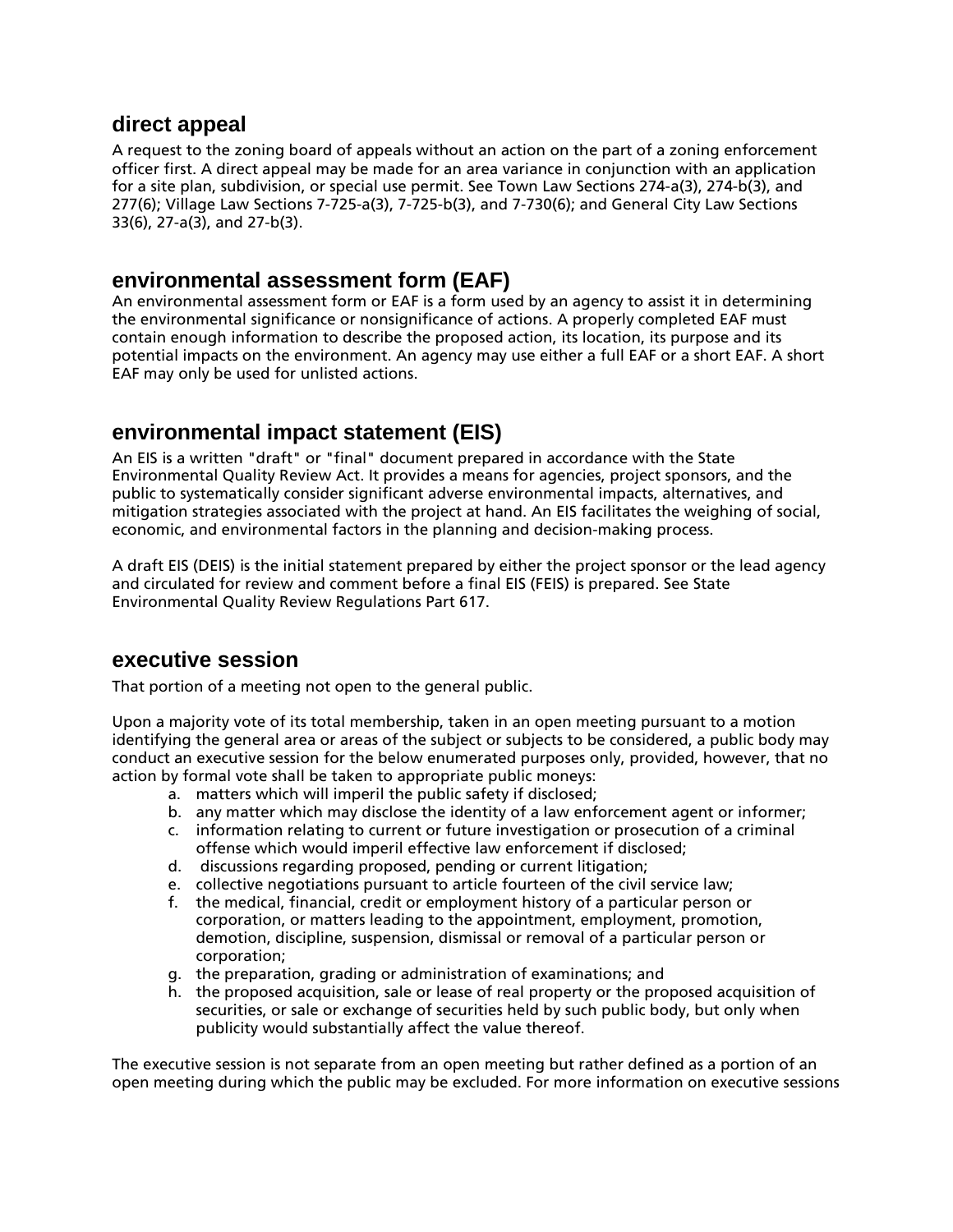and open meetings, read the Committee on Open Government's publication Your Right to Know. See Public Officers Law, Article 7, Section 102.

## **findings**

An analysis which applies law to facts, leading to conclusions.

## **Freedom of Information Law**

A law defining the public's right to access the records of government. For more information on Freedom of Information Law, read the Committee on Open Government's publication Your Right to Know. See Public Officers Law, Article 6.

## **full statement**

All materials required by and submitted to the referring body as an application on a proposed action, including a completed environmental assessment form and all other materials required by such referring body in order to make its determination of significance pursuant to the state environmental quality review act under article eight of the environmental conservation law and its implementing regulations.

When the proposed action referred is the adoption or amendment of a zoning ordinance or local law, "full statement of such proposed action" shall also include the complete text of the proposed ordinance or local law as well as all existing provisions to be affected thereby, if any, if not already in the possession of the county planning agency or regional planning council.

Notwithstanding the foregoing provisions, any referring body may agree with the county planning agency or regional planning council as to what shall constitute a "full statement" for any or all of those proposed actions which said referring body is authorized to act upon. See General Municipal Law Section 230-m(c).

## **meeting**

The convening of a public body for the purpose of conducting public business. See Public Officers Law, Article 7, Section 102.

### **minutes**

The historical record of an officially convened meeting of an organized public body. At a minimum, they shall consist of a record or summary of all motions, proposals, resolutions and any other matter formally voted upon and the vote thereon.

## **nonconforming use**

A land use that is not permitted by a zoning law but which already existed at the time the zoning law or its amendment was enacted. Most nonconforming uses are allowed to continue but may not be expanded or enlarged.

## **oath of office**

A mandatory oath signed by a public officer within 30 days of appointment, which is kept on file with the clerk of the municipality: "I do solemnly swear (or affirm) that I will support the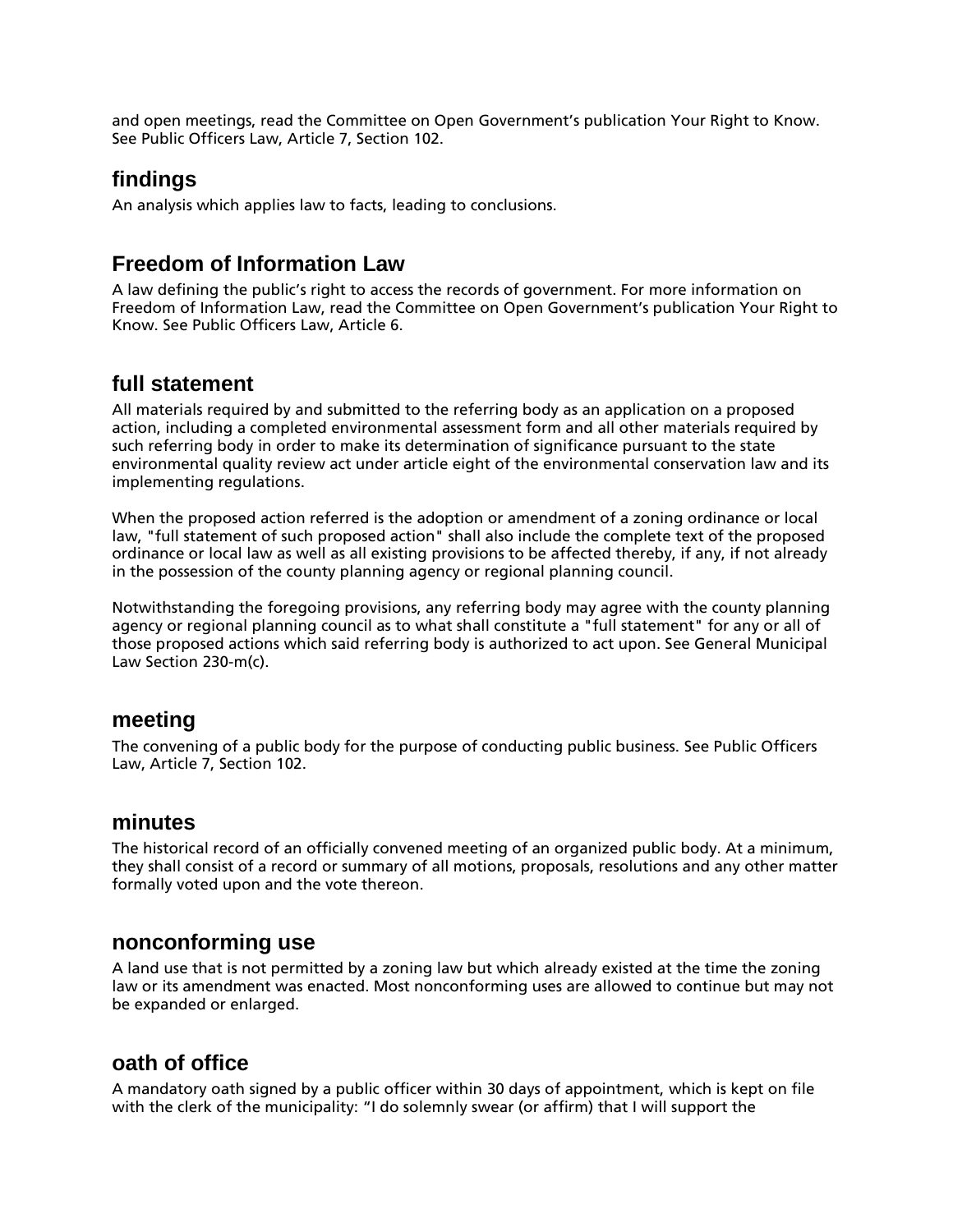constitution of the United States, and the constitution of the State of New York, and that I will faithfully discharge the duties of the office of [Zoning Board of Appeals Member] according to the best of my ability." See Section 1, Article XIII New York State Constitution.

## **Open Meetings Law**

A law, which went into effect in New York in 1977, giving the public the right to attend meetings of public bodies. Open Meetings Law also requires that the public be informed of meetings by conspicuous posting of their time and location and informing the news media at least seventy-two hours prior to meetings scheduled more than a week in advance and to the extent practicable for all other meetings. For more information on the Open Meetings Law, read the Committee on Open Government's publication Your Right to Know. See Public Officers Law, Article 7.

## **original jurisdiction**

Those duties and functions granted by the governing board to the zoning board of appeals that are not appeals. These may include site plan review and special use permits.

## **primary structure**

The main building on a lot, as opposed to the accessory structure.

### **public body**

Any entity for which a quorum is required in order to conduct public business and which consists of two or more members, performing a governmental function for the state or for an agency or department thereof, or for a public corporation as defined in section sixty-six of the General Construction Law, or committee or subcommittee or other similar body of such body. See Public Officers Law, Article 7, Section 102.

## **public hearing**

A session conducted by local boards to gather information from the public, and to survey public opinion as part of a local law-making, rule-making, decision, or appeals process.

Public hearings are required by statute for a variety of reasons, such as before a board of appeals may grant a variance or rule on an appeal or decide any other matter referred to it under the ordinance or local law; before a local law or ordinance may be adopted; or before a subdivision may be approved.

## **quasi-judicial**

A term applied to some local administrative bodies that have the power to investigate facts, hold hearings, weigh evidence, draw conclusions, and use this information as a basis for their official decisions. These bodies adjudicate the rights of the parties appearing before the body. The zoning board of appeals serves in a quasi-judicial capacity when it hears appeals from the determination of the local zoning enforcement officer.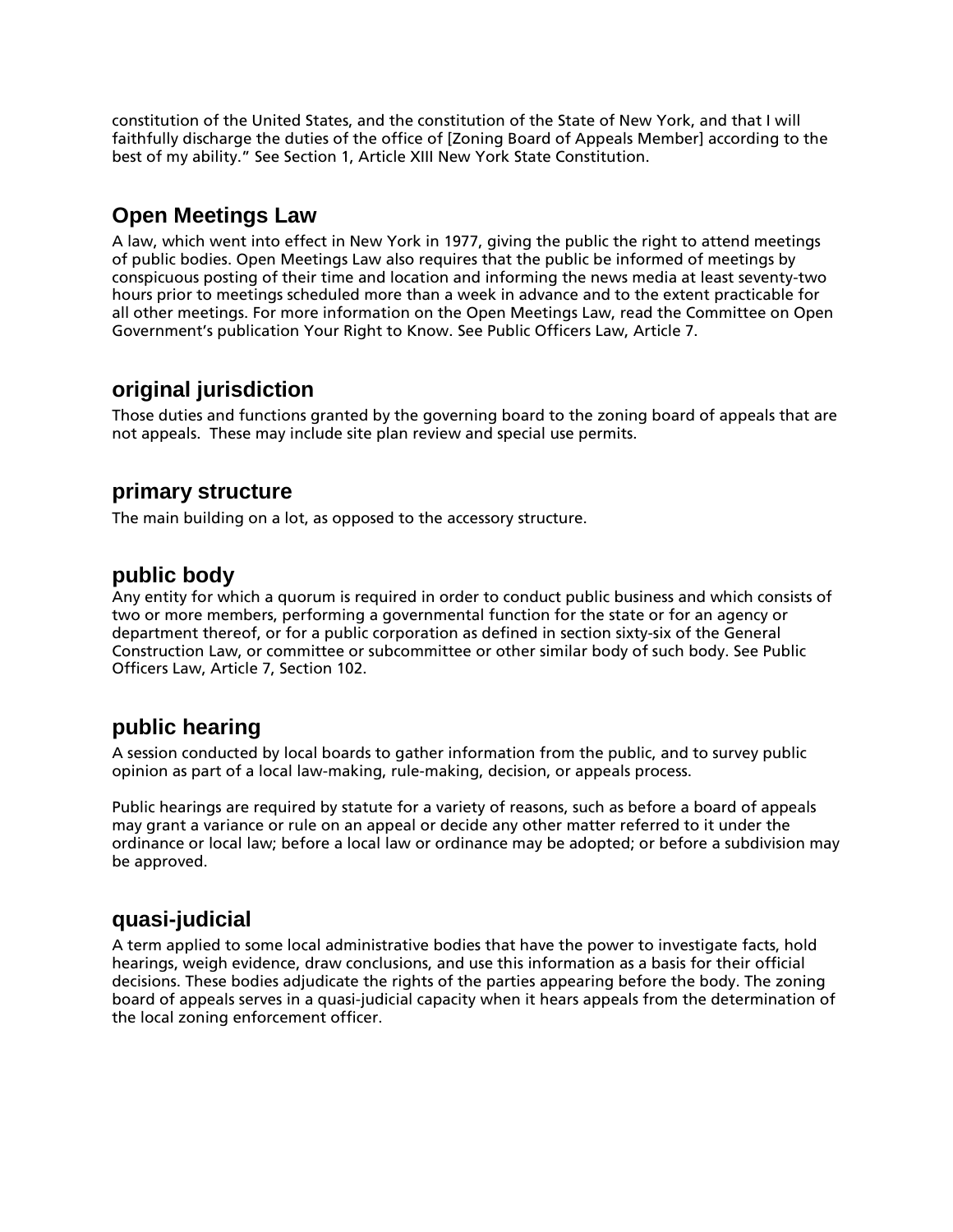#### **quorum**

At least a majority of the full membership of the board, including any absences or vacancies. See General Construction Law Section 41.

#### **records**

The assembled facts.

### **Robert's Rules of Order**

A book containing rules of order intended to be adopted as a parliamentary authority for use by a deliberative assembly. Use of this book of rules by boards and commissions subject to the Open Meeting Law is not required by New York State statutes.

#### **setback**

A minimum distance required by local zoning to be maintained between two structures or between structures and property lines or the public right-of-way.

#### **site plan**

A rendering, drawing, or sketch that contains specific elements and meets specifications established by the local governing board in a zoning ordinance or local law. See Town Law Section 274-a(1), Village Law Section 7-725-a(1), and General City Law Section 27-a(1).

#### **special use permit**

An authorization to use land in a way which is permitted by zoning, subject to requirements designed to assure that the proposed use is in harmony with the zoning law and the use will not adversely affect the neighborhood if the requirements are met. See Town Law Section 274-b(1), Village Law Section 7-725-b(1), and General City Law Section 27-b(1).

#### **standing**

One's legal right to bring an appeal. To have standing, the appellant must be sufficiently affected by the matter at hand.

#### **subdivision**

The division of a parcel of land into a number of lots, blocks or sites, with or without streets, for the purpose of sale, transfer of ownership, or development. See Town Law Section 277(1); Village Law Section 7-730(1) and General City Law Section 33(1).

### **Type I Action**

An action under the State Environmental Quality Review Act (SEQR) more likely to have a significant adverse environmental impact and more likely to require the preparation of the Environmental Impact Statement (EIS). Type I actions are listed in the SEQR Regulations and more